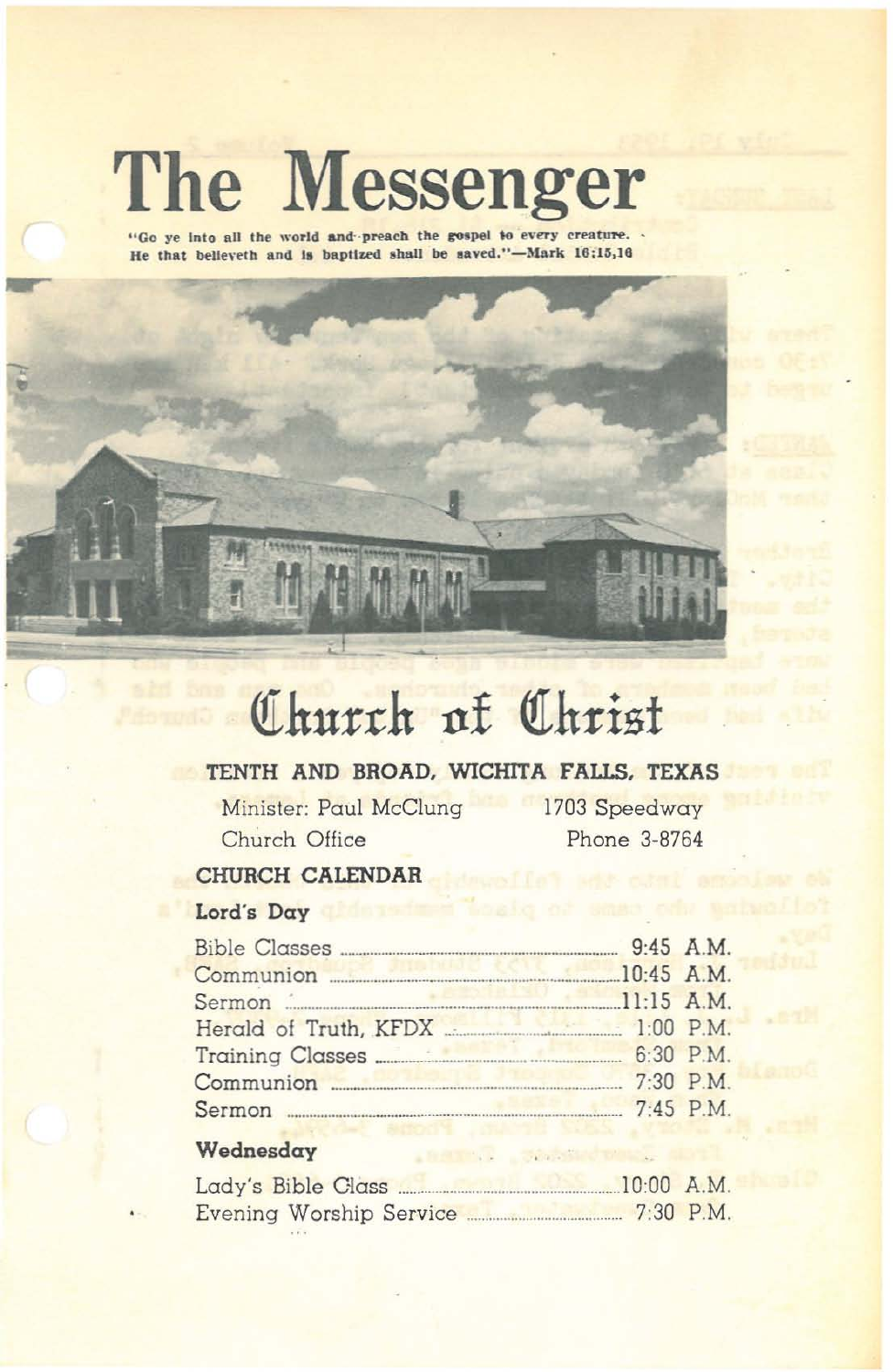July 19. 1953 Volume 2

• • f

· 中国 高原語

LAST SUNDAY:

Contribution -- \$1,216.18 Bible School Attendance -- 491

There will be a meeting of the men Thursday night at 7:30 concerning the Faith Village Work. -All men are urged to be present. Important! Important!

WANTED: All men present for the Men's Training<br>Class at 6:30 Sunday evening in the basement. Bro-<br>ther McClung will teach a lesson on prayer. Class at 6:30 Sunday evening in the basement. Brother McClung will teach a lesson on prayer.

Brother McClung reports a good meeting at Denver City. Twenty-one responded to the invitation during the meeting. Nine of these were baptized, eleven restored, and one placed membership. Most of those who ! were baptized were middle aged people and people who had been members of other churches. One man and his wife had been members of the "United Brethren Church".

The rest of the McClung family enjoyed a vacation Visiting among brethren and friends at Lamesa.

We welcome into the fellowship of this church the following who came to place membership last Lord's Day.

Luther J. Harrison, 3753 Student Squadron, SAFB, from Wewoka, Oklahoma.

Mrs. L. J. Lile, 1315 Fillmore, Phone 2-9307, from Stamford, Texas.

- Donald Roy, 3570 Support Squadron, SAFB, from Waco, Texas.
- Mrs. M. Story, 2202 Brown, Phone 3-6594. from Sweetwater, Texas.

Claude E. Story, 2202 Brown, Phone 3-6594, from Sweetwater, Texas.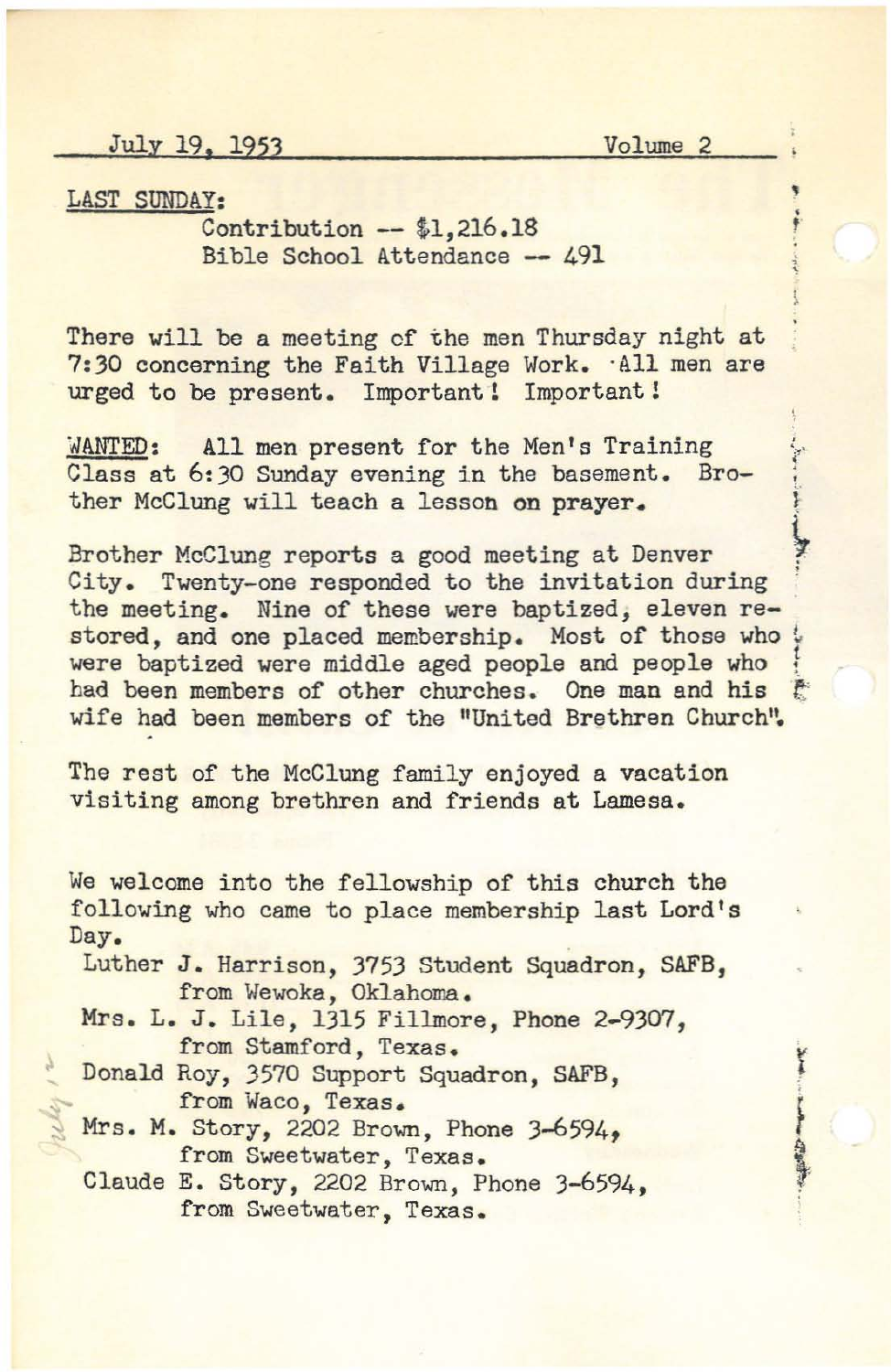A group of singers from the Tipton Orphan Home will be at Electra, Texas, for the singing today.

B. ther Roy Hannah of Ringling will preach in a meeting at Ryan, Oklahoma, July 26 -- August 8.

The Home for Aged, Gunter, Texas, will hold Open House on Thursday, August 13. Everyone is invited to attend.

#### RADIO PROGRAMS

Daily Bible Lesson from KSWO 1380 k. c., Lawton, Oklahoma, by Loyd L. Smith, Monday through Friday at 9:45 a. m.

Floral Heights Church over KWFT each Sunday at ~:15 a. m. Brother McClung will preach next Sun- .y, July 26.

Our sympathy is extended to the A. C. McFarlin family in the loss of Brother McFarlin's brother, and to the Clint Stirmans in the loss of Brother Stirman's bro**ther.**

Since we are just getting started with our bulletin, we will appreciate your cooperation in keeping us informed as to any sick, births, deaths, members of the church who move, etc. Please call these into the office by Friday noon each week.

We realize that many will be going on vacation during ) summer months. Let's not let our attendance drop. Everyone try to be present for all the services of the church.

Sermon Subject Tonight - The Pearl of Great Price.